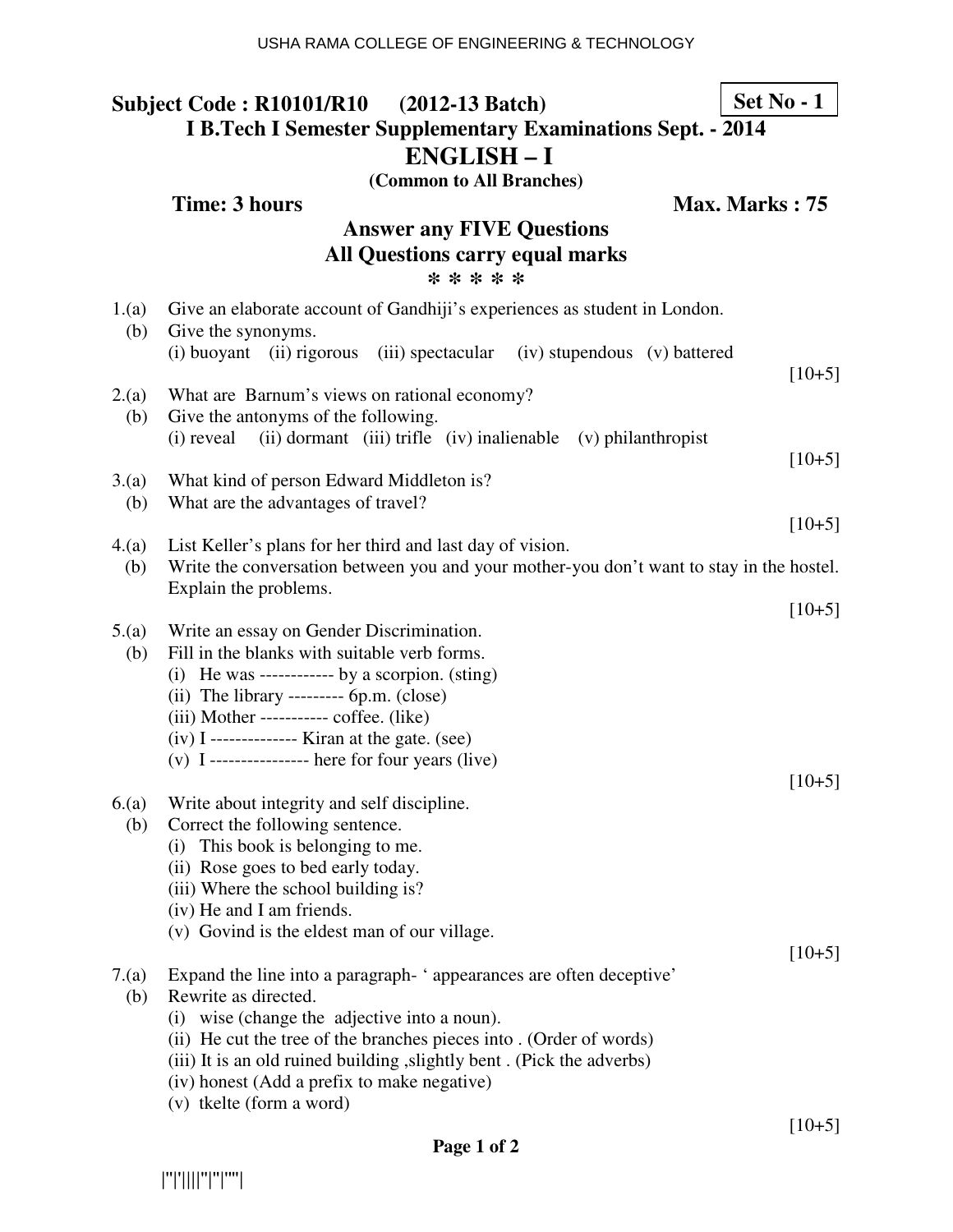#### USHA RAMA COLLEGE OF ENGINEERING & TECHNOLOGY

# **Subject Code : R10101/R10 (2012-13 Batch)**

| 8.(a) | Write one word substitutes of the following                             |
|-------|-------------------------------------------------------------------------|
|       | (i) a flesh eating animal                                               |
|       | (ii) a study of ancient things                                          |
|       | (iii) that which is lawful.                                             |
|       | (iv) a place where orphans live                                         |
|       | (v) one who helps others.                                               |
| (b)   | Tick the right answer.                                                  |
|       | (i) Elephants are useful because they---------------                    |
|       | (a) can train (b) are trained. (c) can be trained (d) should be trained |
|       | $(ii)$ The teacher let us ---------                                     |
|       | (a) go early (b) to go early (c) early to go (d) to leave early         |
|       | (iii) Dermatology is the study of ------------                          |
|       | (a) brain (b) skin (c) lungs (d) language                               |
|       | $(iv)$ A bed of roses means-----------                                  |
|       | (a) fragrance (b) colourful (c) comfortable (d) tough.                  |
|       | $(v)$ 'Know no bounds' is -----------                                   |
|       | (a) unlimited (b) ignorance (c) confined. (d) restrict                  |
| (c)   | Write about Gerund. Explain with examples.                              |

 $[5+5+5]$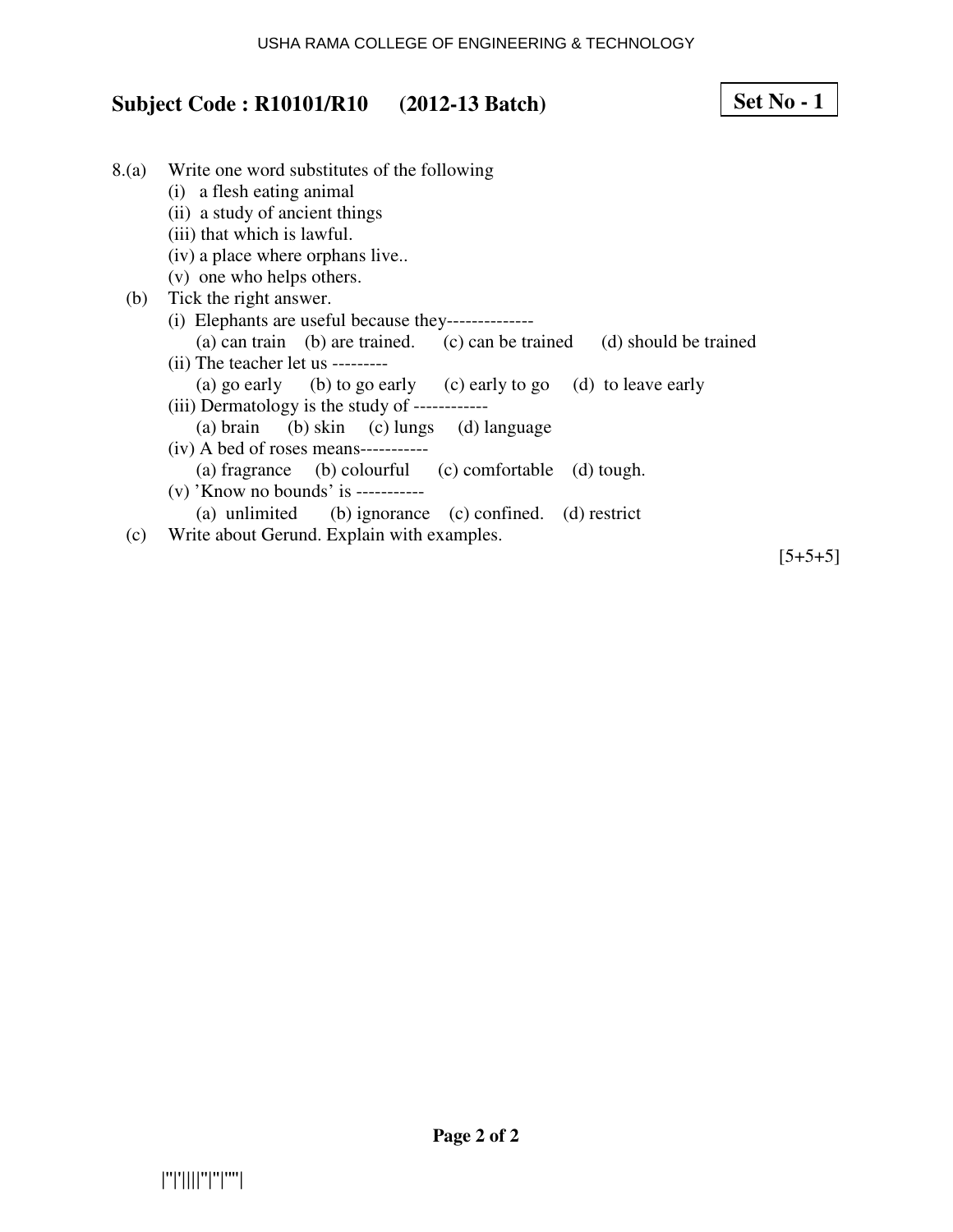## **Subject Code : R10101/R10 (2012-13 Batch) I B.Tech I Semester Supplementary Examinations Sept. - 2014 ENGLISH – I**

**(Common to All Branches) Time: 3 hours Max. Marks : 75** 

**Answer any FIVE Questions** 

| <b>All Questions carry equal marks</b><br>* * * * * |                                                                                                                                                                                                                                                                                                                                            |          |  |
|-----------------------------------------------------|--------------------------------------------------------------------------------------------------------------------------------------------------------------------------------------------------------------------------------------------------------------------------------------------------------------------------------------------|----------|--|
| 1.(a)<br>(b)                                        | What were the efforts made by Gandhi to transform himself into an Englishman?<br>Write the synonyms.<br>(i) panorama (ii) tryst<br>(iii) battered (iv) buoyant (v) forgery                                                                                                                                                                 |          |  |
| 2(a)                                                | What kind of people according to Barnum can attain pecuniary independence?                                                                                                                                                                                                                                                                 | $[10+5]$ |  |
| (b)                                                 | Give the antonyms.<br>(i) humble<br>(ii) new (iii) interest (iv) voluntary (v) before                                                                                                                                                                                                                                                      | $[10+5]$ |  |
| 3(a)<br>(b)                                         | Sketch the personality of Edward Middleton.<br>Suggest some ideas to improve tourism in our state.                                                                                                                                                                                                                                         |          |  |
| 4.(a)<br>(b)                                        | List keller's plans for her second day of vision.<br>Develop a dialogue between you and the visa officer.                                                                                                                                                                                                                                  | $[10+5]$ |  |
| 5(a)<br>(b)                                         | Write about 'Women Empowerment'<br>Fill in the blanks with suitable verb forms.<br>$(i)$ The sun ----------- in the east. (rise)<br>$(ii)$ We ---------- all day long (work)                                                                                                                                                               | $[10+5]$ |  |
|                                                     | (iii) It -------------- now. $(rain)$<br>$(iv)$ He --------- just now (arrive)<br>(v) She ------------- a noise. (hear)                                                                                                                                                                                                                    | $[10+5]$ |  |
| 6(a)<br>(b)                                         | Write about the skills of problem solving.<br>Correct the following sentences.<br>(i) The cow eat grass.<br>(ii) They enjoyed the dinner very much.<br>(iii) He returned back from his village.<br>(iv) Mari is the tallest of the two sisters.<br>(v) Are you today leaving?                                                              |          |  |
| 7(a)<br>(b)                                         | Expand the line into a paragraph-'to err is human.'<br>Rewrite as directed.<br>Strong (change the adjective into a noun).<br>(i)<br>(ii) Akbar is a great king . (identify the type of sentence)<br>(iii) He played the game cleverly . (Pick the adverbs)<br>(iv) Infect. (Add a prefix to make it negative)<br>(v) Owredn. (form a word) | $[10+5]$ |  |
|                                                     |                                                                                                                                                                                                                                                                                                                                            | $[10+5]$ |  |

**Set No - 2**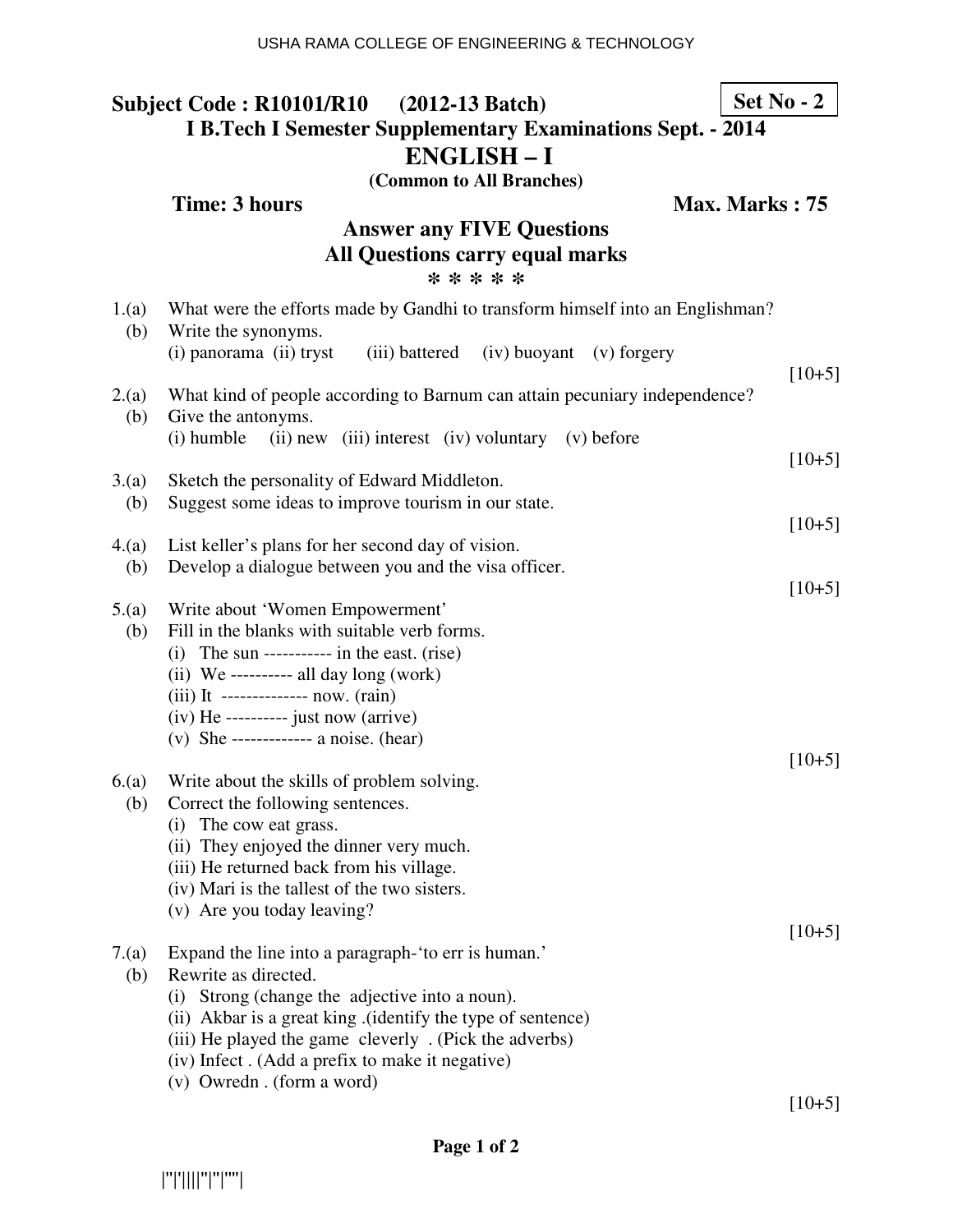#### USHA RAMA COLLEGE OF ENGINEERING & TECHNOLOGY

# **Subject Code : R10101/R10 (2012-13 Batch)**

| 8.(a) | Give one word substitutes of the following.            |
|-------|--------------------------------------------------------|
|       | (i) a thing no longer in use.                          |
|       | (ii) a study of man                                    |
|       | (iii) fear of heights                                  |
|       | (iv) a government by the few.                          |
|       | (v) one who lives away from the people.                |
|       | (b) Tick the right answer.                             |
|       | (i) novel : book :: epic : ---------                   |
|       | (a) poem (b) fable (c) tale (d) play                   |
|       | (ii) flower : weed :: buzzard : --------               |
|       | (a) plant (b) seed (c) bee (d) vulture                 |
|       | (iii) seismograph : earthquake :: thermometer :------- |
|       | (a) health (b) abacus (c) stethoscope (d) temperature  |
|       | $(iv)$ boquet : lower : mosaic : -------------         |
|       | (a) tile (b) block (c) brick (d) tapestry              |
|       | (v) filter : impurity :: expurgate : ----------------  |
|       | (a) testify (b) obscenity (c) penance (d) perjury      |
| (c)   | Explain about to infinitive. Give three examples       |

 $[5+5+5]$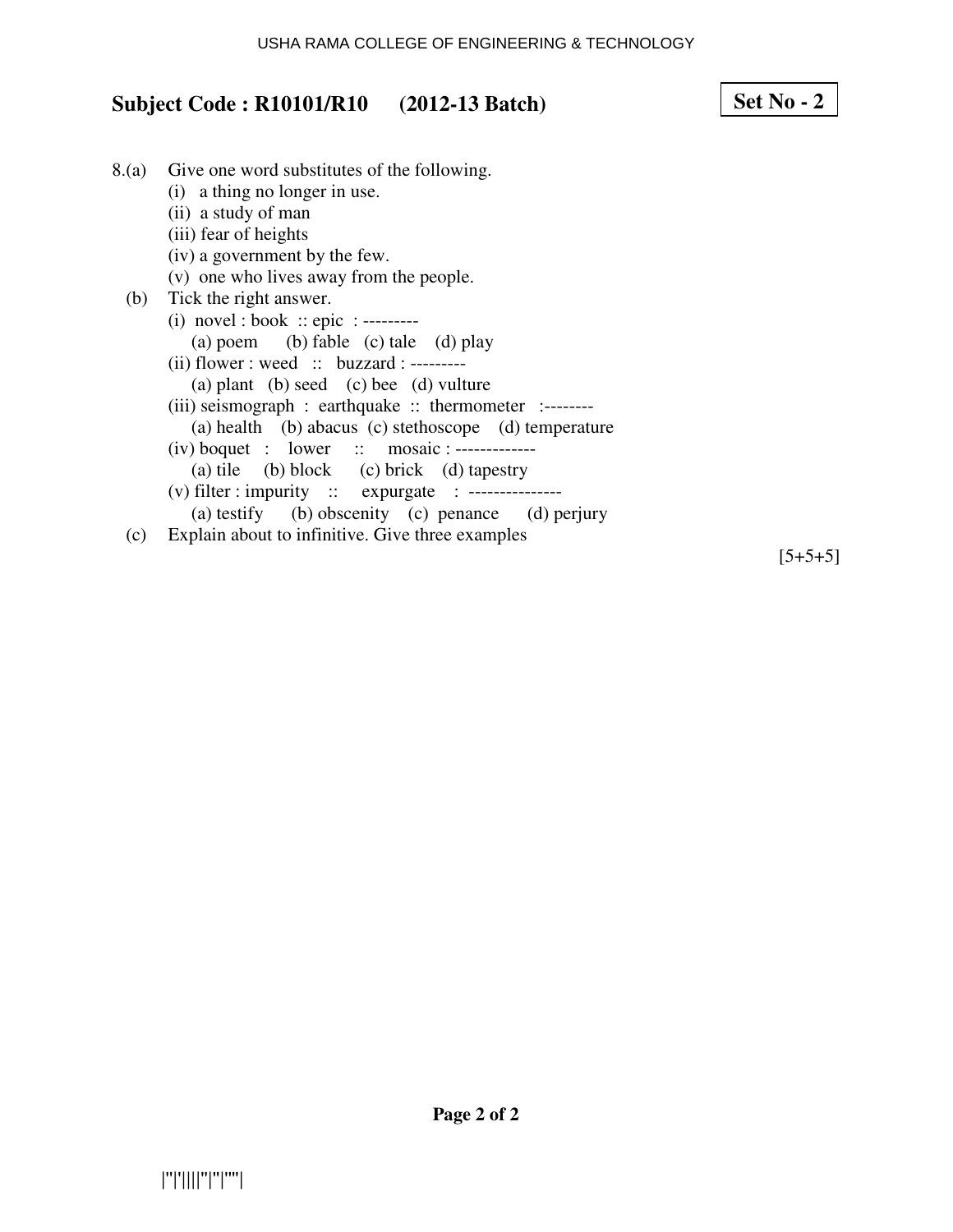#### **Subject Code : R10101/R10 (2012-13 Batch) I B.Tech I Semester Supplementary Examinations Sept. - 2014 ENGLISH – I Set No - 3**

**(Common to All Branches)**

**Time: 3 hours Max. Marks : 75 Answer any FIVE Questions All Questions carry equal marks \* \* \* \* \*** 1.(a) 'Gandhi made an effort to simplify his life further.' Give the details (b) Give the synonyms. (i) emulate (ii) coercion (iii) affliction (iv) mend (v) academic  $[10+5]$ 2.(a) What are Barnum's suggestions to attain pecuniary independence? . (b) Write the antonyms. (i) aseptic (ii) elevate (iii) glitter (iv) voluntary (v) mend  $[10+5]$ 3.(a) Compare the character traits of Lawyer Cribbs and Edward Middleton. (b) Narrate any of your travel experience.  $[10+5]$ 4.(a) Emulate Keller's plans for her last and third day of vision. (b) Develop a dialogue between you and your friend about going together to attend your friend's wedding.  $[10+5]$ 5.(a) 'Literacy rate of women must be increased'- Discuss (b) Fill in the blanks with suitable verb forms. (i) The earth------------ round the Sun. (move) (ii) I ----------------- (Sleep) when my friend -------- to my house.(come). (iii) Sheetal -------------- to market last week (go) (iv) She ------------- the exam now. (write)  $[10+5]$ 6.(a) Write about Integration and self discipline. (b) Correct the following sentences. (i) The India is a very big country (ii) Each of the boys have taken their books.. (iii) I and you have to work together. (iv) The committee discussed about the matter.. (v) How you did go to college? .  $[10+5]$ 7.(a) Expand the line into a paragraph- 'time is precious'. (b) Rewrite as directed (i) Generous (change the adjective into a noun). (ii) Please give me some water. (identify the type of sentence) (iii) It rained very heavily and damaged the crops severely. (Pick the adverbs) (iv) legal. (Add a prefix to make it negative) (v) It is raining. ( add a question tag)

 $[10+5]$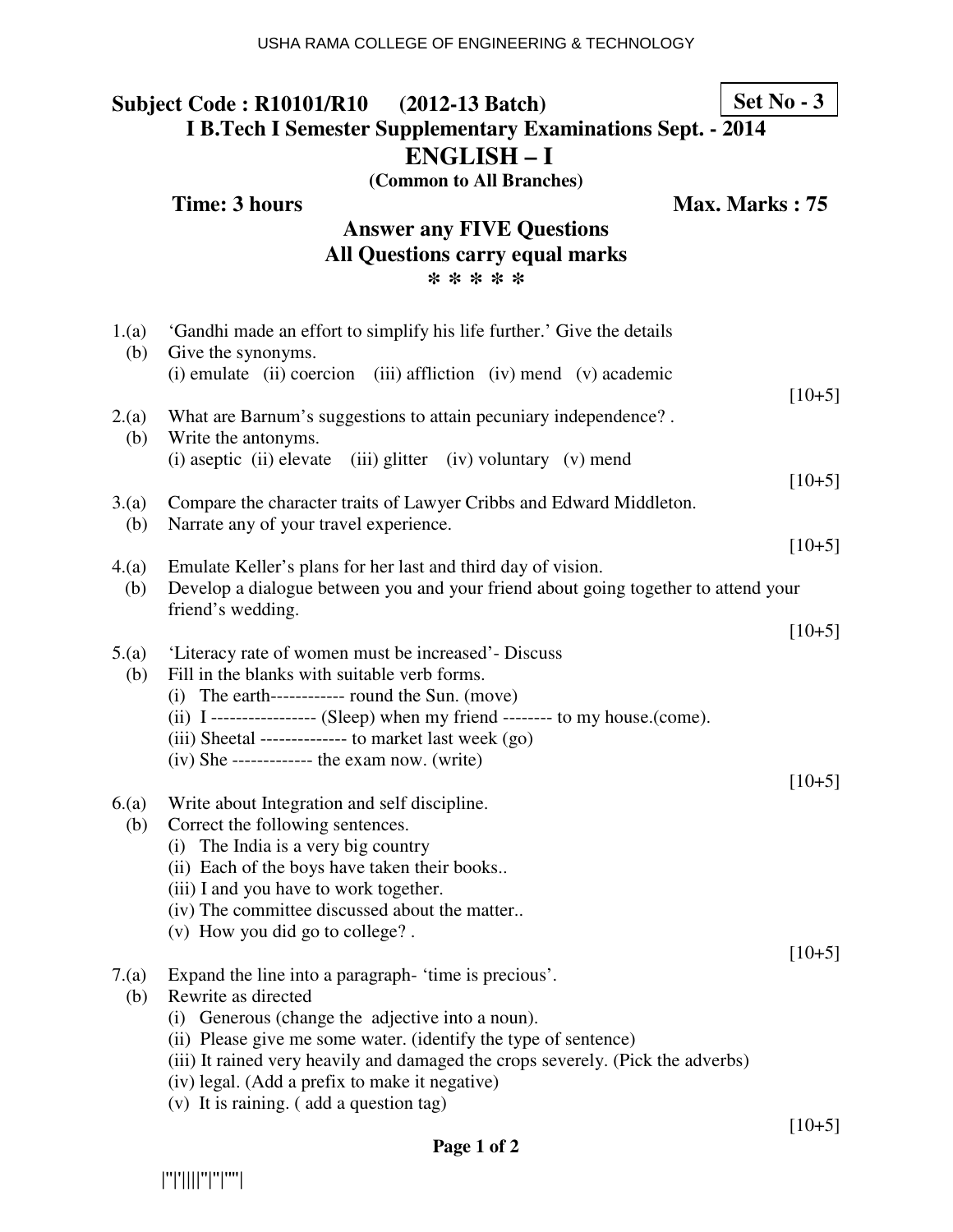## **Subject Code : R10101/R10 (2012-13 Batch)**

### 8.(a) Write one word substitutes. (i) A doctor specialized in child treatment. (ii) Fear of heights. (iii) A person who is indifferent to pleasure or pain.. (iv) A study of races. (v) One who is easily deceived. (b) Tick the right answer. (i) Elephants are useful because they-------------- (a) can train (b) are trained. (c) can be trained (d) should be trained (ii) The teacher let us --------- (a) go early (b) to go early (c) early to go (d) to leave early (iii) Dermatology is the study of ------------ (a) brain (b) skin (c) lungs (d) language (iv) A bed of roses means----------- (a) fragrance (b) colourful (c) comfortable (d) tough. (v) know no bounds is -------- (a) unlimited (b)ignorance (c) confined (d) restrict.

(c) What is a gerund ?Give three examples.

 $[5+5+5]$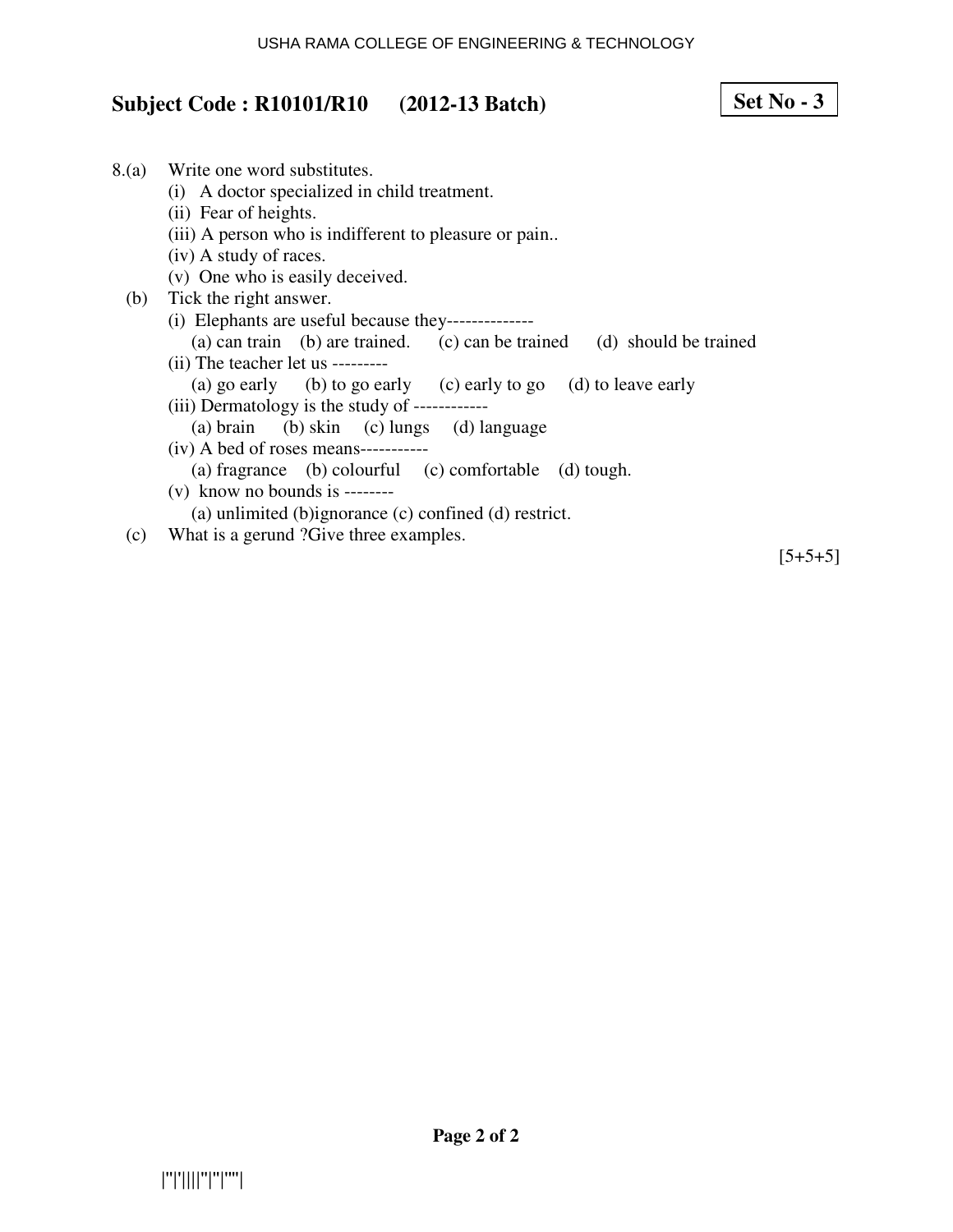#### **Subject Code : R10101/R10 (2012-13 Batch) I B.Tech I Semester Supplementary Examinations Sept. - 2014 ENGLISH – I Set No - 4**

**(Common to All Branches)**

|                                                                                         | <b>Time: 3 hours</b><br>Max. Marks: 75                                                                                                                                                                                                                                                                                                                                                  |  |  |  |
|-----------------------------------------------------------------------------------------|-----------------------------------------------------------------------------------------------------------------------------------------------------------------------------------------------------------------------------------------------------------------------------------------------------------------------------------------------------------------------------------------|--|--|--|
| <b>Answer any FIVE Questions</b><br><b>All Questions carry equal marks</b><br>* * * * * |                                                                                                                                                                                                                                                                                                                                                                                         |  |  |  |
| 1.(a)<br>(b)                                                                            | How did Gandhi come to a decision not to imitate others.?<br>(i) aspirant (ii) mend (iii) accept (iv) accomplish (v) collect<br>$[10+5]$                                                                                                                                                                                                                                                |  |  |  |
| 2(a)<br>(b)                                                                             | What is the advice given by Barnum to men and women regarding the economy and<br>unnecessary spending?<br>Write the antonyms of the following.                                                                                                                                                                                                                                          |  |  |  |
|                                                                                         | (i) clumsy (ii) profit (iii) minor (iv) modest (v) enhance<br>$[10+5]$                                                                                                                                                                                                                                                                                                                  |  |  |  |
| 3(a)<br>(b)                                                                             | Do you think that the end of the play 'The Drunkard 'is abrupt? Explain your views.<br>Write about safety and travel.<br>$[10+5]$                                                                                                                                                                                                                                                       |  |  |  |
| 4(a)                                                                                    | 'But of all the senses, I am sure that sight must be the most delightful' says Helen Keller.<br>Justify.                                                                                                                                                                                                                                                                                |  |  |  |
| (b)                                                                                     | Develop a dialogue between you and a police officer when you crossed the line at the<br>signal.<br>$[10+5]$                                                                                                                                                                                                                                                                             |  |  |  |
| 5.(a)<br>(b)                                                                            | 'Angels step in where a woman is respected' – Elaborate.<br>Fill in the blanks with suitable verb forms.<br>(i) The teacher -------- (punish) the boy, if he -------- the mistake again. (commit)<br>(ii) $I$ ------------------ my dinner an hour ago.(have)<br>$(iii) Sima$ ------------ to present the paper. $(go)$<br>$(iv)$ The crop ------------ yesterday. $(reap)$<br>$[10+5]$ |  |  |  |
| 6(a)<br>(b)                                                                             | Write about team work and team spirit.<br>Correct the following sentences.<br>(i) Each of the soldiers were rewarded.<br>(ii) The London is the biggest city in the world.<br>(iii) Sitting on the fence a scorpion bit me.<br>(iv) The dog ran fastly.<br>(v) It is a unidentified object.                                                                                             |  |  |  |
| 7.(a)<br>(b)                                                                            | $[10+5]$<br>Expand a line into a paragraph--------- 'never cry over spilt milk'<br>Rewrite as directed<br>(i) intelligent (change the adjective into a noun).<br>(ii) Asoka is a great king. (identify the type of sentence)<br>(iii) It isn't true. (add a question tag)<br>(iv) trust (Add a prefix to make opposite)<br>(v) nocleac. (form a word)                                   |  |  |  |

|''|'||||''|''|''''|

[10+5]